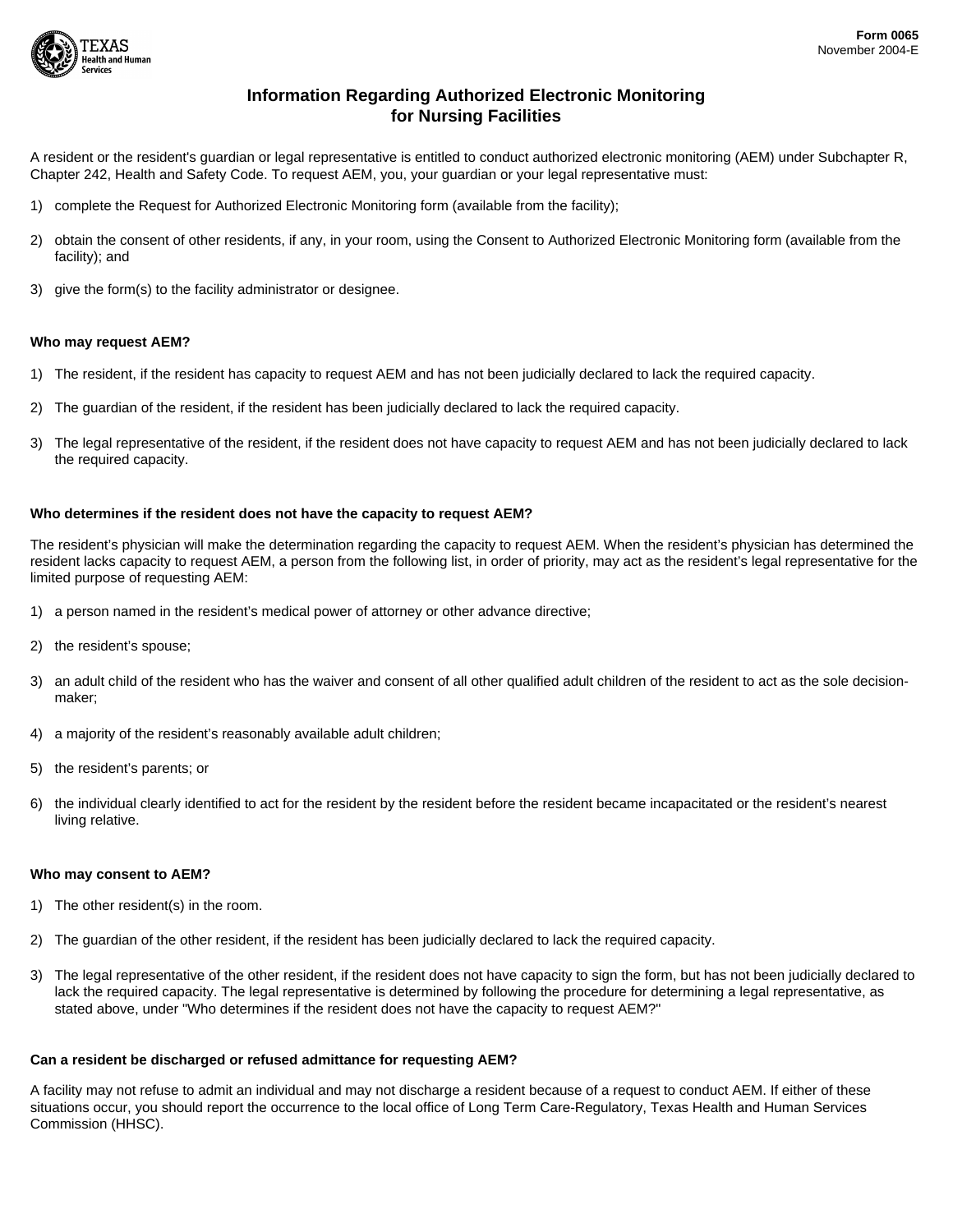### **What about covert electronic monitoring?**

A facility may not discharge a resident because covert electronic monitoring is being conducted by or on behalf of a resident. A facility attempting to discharge a resident because of covert electronic monitoring should be reported to the local office of Long Term Care-Regulatory, HHSC.

### **What is required if a covert electronic monitoring device is discovered?**

If a covert electronic monitoring device is discovered by a facility and is no longer covert as defined in §242.843, Health and Safety Code, the resident must meet all requirements for AEM before monitoring is allowed to continue.

#### **Is notice of AEM required?**

Anyone conducting AEM must post and maintain a conspicuous notice at the entrance to the resident's room. The notice must state that an electronic monitoring device is monitoring the room.

#### **What is required for the installation of monitoring equipment?**

The resident or the resident's guardian or legal representative must pay for all costs associated with conducting AEM, including installation in compliance with life safety and electrical codes, maintenance, removal of the equipment, posting and removal of the notice, or repair following removal of the equipment and notice, other than the cost of electricity.

A facility may require an electronic monitoring device to be installed in a manner that is safe for residents, employees, or visitors who may be moving about the room. A facility may also require that AEM be conducted in plain view.

The facility must make reasonable physical accommodation for AEM, which includes providing:

- 1) a reasonably secure place to mount the video surveillance camera or other electronic monitoring device; and:
- 2) access to power sources for the video surveillance camera or other electronic monitoring device.

If the facility refuses to permit AEM or fails to make reasonable physical accommodations for AEM, you should report the facility's refusal to the local office of Long Term Care-Regulatory, HHSC.

### **Are facilities subject to administrative penalties for violations of the electronic monitoring rules?**

Yes, DADS may assess an administrative penalty of \$500 against a facility for each instance in which the facility:

- 1) refuses to permit a resident or the resident's guardian or legal representative to conduct AEM;
- 2) refuses to admit an individual or discharges a resident because of a request to conduct AEM;
- 3) discharges a resident because covert electronic monitoring is being conducted by or on behalf of the resident; or
- 4) violates any other provision related to AEM.

# **How does AEM affect the reporting of abuse and neglect?**

The Texas Health and Safety Code, §242.122, requires an individual to report abuse or neglect immediately. Section 242.131 establishes a criminal penalty for failure to report abuse and neglect. If abuse or neglect has occurred, the most important thing is to report it, regardless of whether the reporting meets the legal definition of timely. Abuse and neglect cannot be addressed unless reported.

For purposes of the duty to report abuse or neglect and the criminal penalty for the failure to report abuse or neglect, the following apply:

- 1) A person who is conducting electronic monitoring on behalf of a resident is considered to have viewed or listened to a tape or recording made by the electronic monitoring device on or before the 14th day after the date the tape or recording is made.
- 2) If a resident, who has capacity to determine that the resident has been abused or neglected and who is conducting electronic monitoring, gives a tape or recording made by the electronic monitoring device to a person and directs the person to view or listen to the tape or recording to determine whether abuse or neglect has occurred, the person to whom the resident gives the tape or recording is considered to have viewed or listened to the tape or recording on or before the seventh day after the date the person receives the tape or recording.